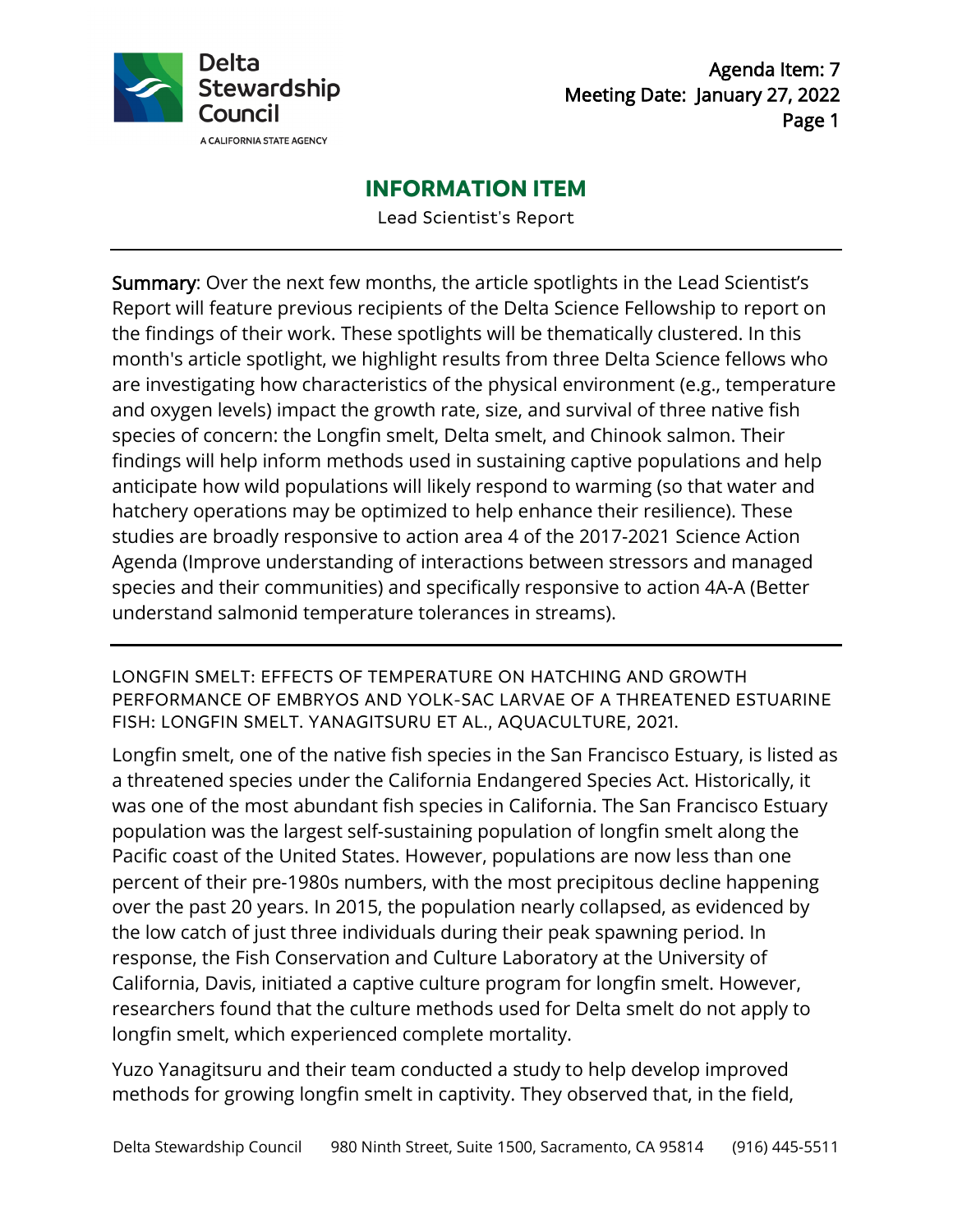longfin smelt spawn when the water is at lower temperatures than when Delta smelt spawn, and developed a hypothesis that longfin smelt larvae require lower temperatures than Delta smelt in the period just after hatching. They proposed that temperature affects the larvae's growth rate and swimming speed—two factors that contribute to successful feeding once the yolk and oil from the smelt's egg have been consumed.

After conducting experiments in which they incubated longfin smelt larvae at different temperatures, the team found that longfin smelt embryos reared at lower temperatures than used in previous attempts, resulting in a higher hatch success rate and larger size overall. However, they also observed high variability in these results. The researchers also pointed out that unknown factors other than starvation may be the dominant cause of mortality in cultured longfin smelt, as all test groups in this study still experienced mass mortality before the yolk and oil had been fully observed.

DELTA SMELT: OTOLITH-BASED APPROACHES INDICATE STRONG EFFECTS OF ENVIRONMENTAL VARIATION ON GROWTH OF A CRITICALLY ENDANGERED ESTUARINE FISH. LEWIS ET AL., MARINE ECOLOGY PROGRESS SERIES, 2021.

Delta smelt are another native Estuary fish species listed as critically endangered and vulnerable to stressors such as habitat disruption. Their populations have been drastically declining since the 1980s, inspiring many studies to understand the factors behind their decline. These studies have not revealed any specific "smoking gun," and it is generally understood that many factors underlie the Delta smelt's decline, including changing temperatures, water clarity and salinity, and diminished access to food resources and habitat. However, with a wild population heading toward extinction, it has been difficult to conduct studies that conclusively identify the effects of stressors on Delta smelt. With the extremely low population numbers, it cannot be assumed that the rare individuals caught in the wild are in optimal locations for their survival, and the results of studies conducted on individuals in captivity do not always transfer to the wild populations.

A method newly applied in the Delta by former Delta Science Fellow Levi Lewis overcame some of the previous methods' difficulties. The method can precisely quantify the growth rate of individual fishes—a parameter that correlates strongly with success in avoiding predation at critical times in the fish's development. It does so through analysis of otoliths—bones in the inner ears of fish that form tree ringlike structures indicative of the fish's growth rate over time. By compiling data on the growth rate of archived specimens of Delta smelt for the 14 days prior to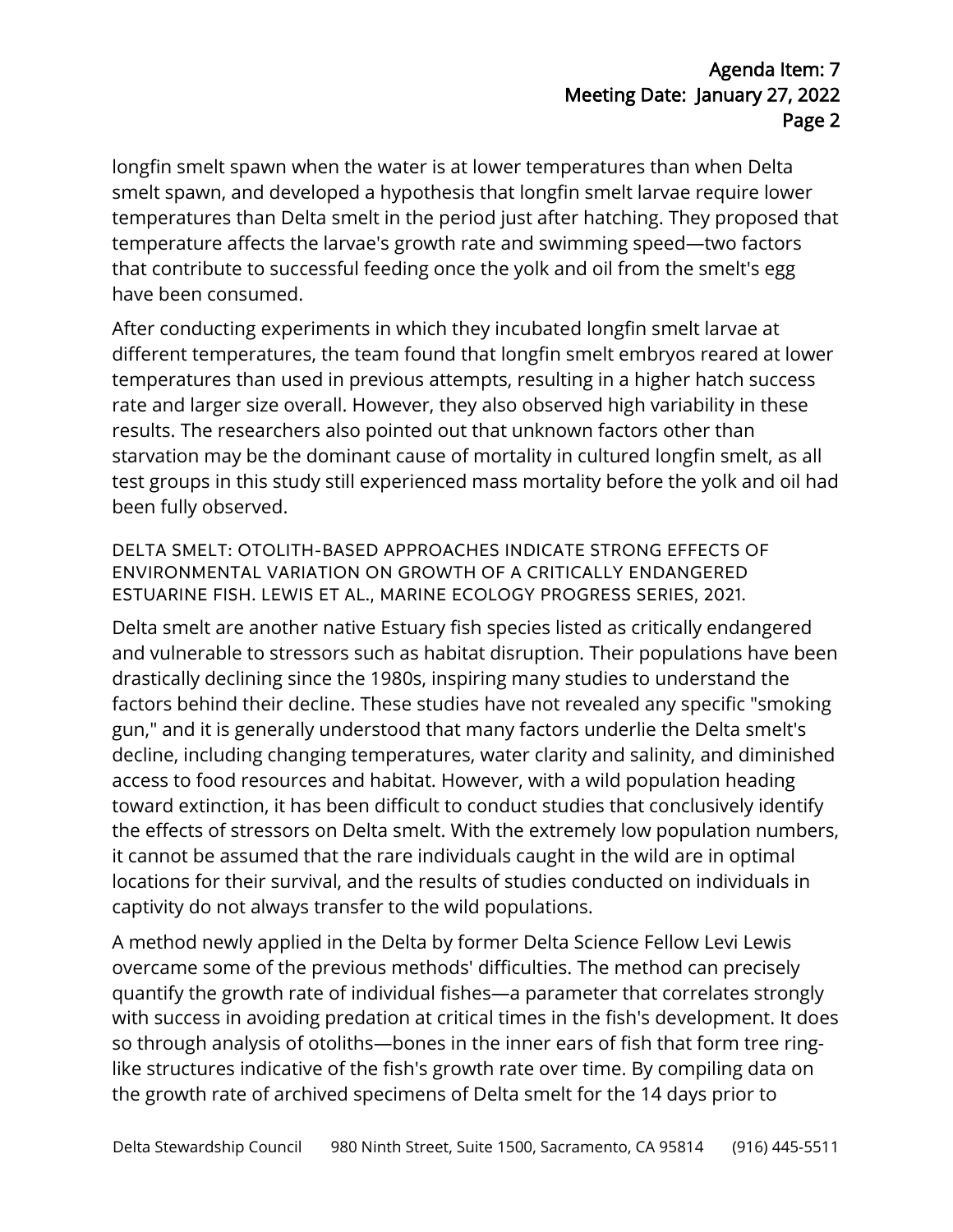# Agenda Item: 7 Meeting Date: January 27, 2022 Page 3

capture and pairing it with data on the physical environment collected at the time the fish were caught, Lewis' team could model the precise influence of different environmental factors on Delta Smelt growth rate. They found that growth rate declines precipitously at temperatures greater than  $20^{\circ}$ C (68 $^{\circ}$ F) and as water clarity increases (a recent phenomenon attributed to the filter-feeding of the invasive overbite clam and decreasing sediment inputs from the watershed). This confirms previous assumptions based on less robust studies. They also found that high salinities depress growth rates, though there was no specific association between growth rate and the current salinity standard. In general, their findings supported the ongoing use of flow management actions designed to enhance downstream dispersal and the extent and quality of low-salinity habitats in the late summer to early fall. The results also illustrated how drought could imperil the species via critically high-water temperatures.

CHINOOK SALMON: DIFFERENTIAL SENSITIVITY TO WARMING AND HYPOXIA DURING DEVELOPMENT AND LONG-TERM EFFECTS OF DEVELOPMENTAL EXPOSURE IN EARLY LIFE STAGE CHINOOK SALMON. DEL RIO ET AL., CONSERVATION PHYSIOLOGY, 2021.

Temperature management for Chinook salmon is typically based on lethal effects, but sublethal effects also contribute to population decline via reduced feeding success, increased predation, and reproductive impacts. These effects, however, have been poorly studied. Annelise Del Rio and colleagues worked to fill this knowledge gap by examining individual and combined impacts of common environmental stressors (high temperature and low oxygen, or hypoxia) on Chinook salmon embryos during development after hatching. After exposing the embryos to warm water temperature, hypoxia, or both stressors, the team measured the embryos' routine metabolic rate (RMR) at two stages as a stressor exposure marker. Their results found that, in general, salmon embryos reared under warm water temperature with and without hypoxia conditions experienced the greatest impact on RMR during exposure and in later life stages. Further, the hatch rate decreased for embryos incubated with warm water and hypoxia. Overall, the team concluded that the observed sublethal impacts could have substantial detrimental impacts on adult Chinook salmon populations.

## DELTA SCIENCE PROGRAM ACTIVITIES

#### Draft 2022-2026 Science Action Agenda

The Delta Science Program circulated the draft 2022-2026 Science Action Agenda (SAA) for public review in mid-November. In addition to sharing the draft via public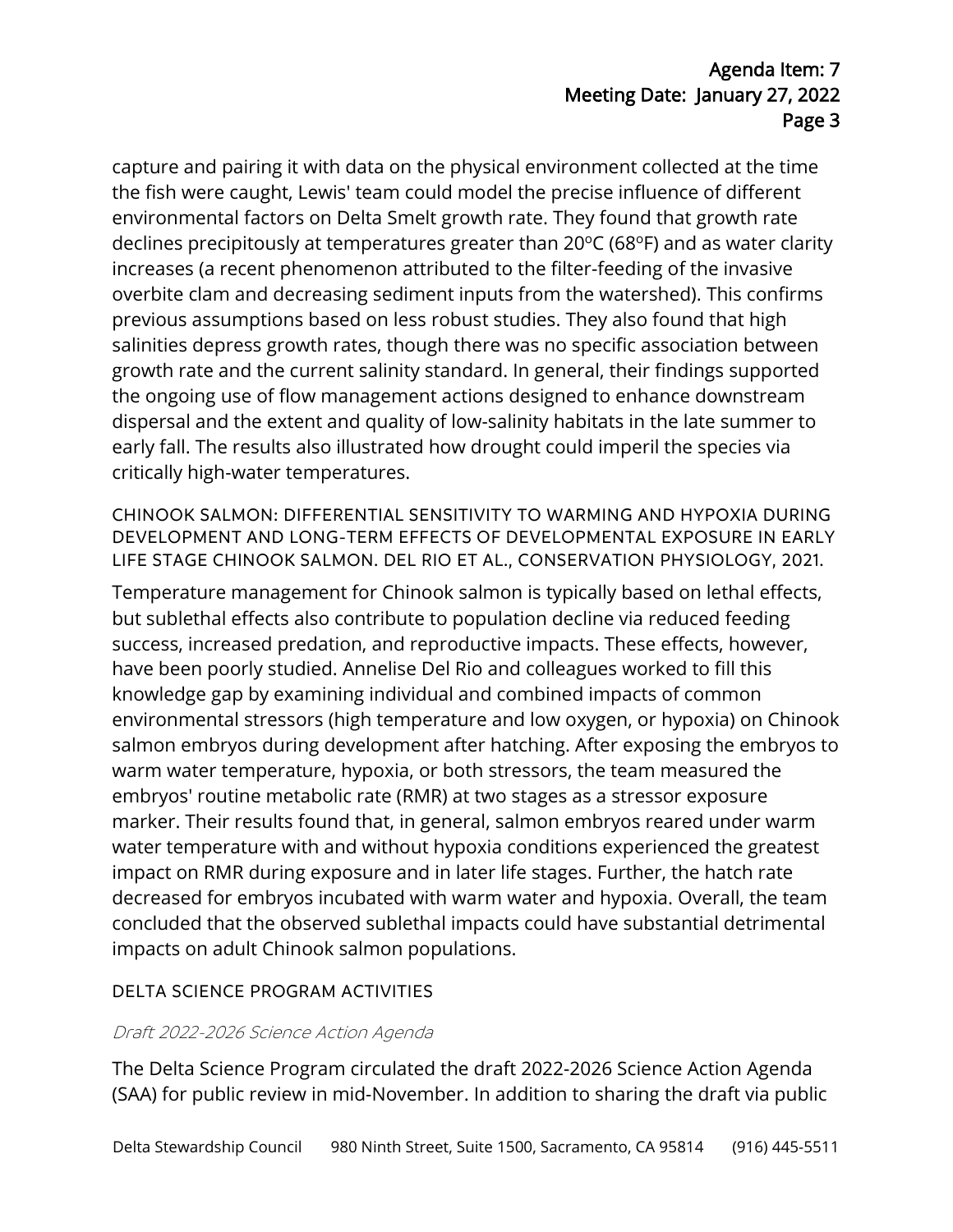listservs, staff carried out targeted outreach to collaborative venues and sought feedback from the Delta Independent Science Board (Delta ISB). Staff is in the process of reviewing input from the public review period, which closed on January 21, 2022. Input from the review period will be considered when revising the final SAA, anticipated by Spring 2022.

#### Delta Interagency Invasive Species Coordination (DIISC) Symposium

The public, biennial Delta Interagency Invasive Species Coordination (DIISC) Team Symposium was held on December 15, 2021. In 2013 the DIISC team was formed to foster communication and collaboration among California state agencies that detect, prevent, and manage invasive species and restore invaded habitats in the Sacramento-San Joaquin Delta. Participants in DIISC include state agency program managers and scientists (including Council staff), research and conservation groups, federal agencies, and other stakeholders. As outlined in the Invasive Species Coordination Framework, the goals of the DIISC team are to establish a framework for strategic planning, coordinated implementation, education and outreach, data management, research needs, and funding.

To meet their goals, the DIISC team holds a public, biennial symposium. This year the symposium focused on the challenge of early detection and rapid response (EDRR) to species invasions. EDRR is a second line of defense for the Delta once prevention measures have failed. Eradication at early stages, before the species has had a chance to get established and spread, is both the most cost-effective and efficient way to protect the Delta from the ongoing threat of invasive species. Sessions focused on lessons learned from EDRR efforts in other systems, successes and setbacks in EDRR efforts in the Delta, and emerging EDRR tools and challenges. The Council was well represented at the meeting through speakers, session and panel moderators, and members of the meeting planning committee. In addition, Delta ISB Chair Steve Brandt gave a plenary talk on the findings of the Delta ISB's invasive species review. The symposium launched the development of a framework for systematically implementing EDRR in the Delta. This framework will advance Action 3D of the 2022-2026 Science Action Agenda, which is "to synthesize existing knowledge and conduct applied, interdisciplinary research to evaluate the costs and benefits of different strategies for minimizing introduction and spread of invasive species, and to inform early detection and rapid response strategies."

A recording of the symposium can be found at [https://www.youtube.com/watch?v=ryxcdCX4Nuo.](https://www.youtube.com/watch?v=ryxcdCX4Nuo)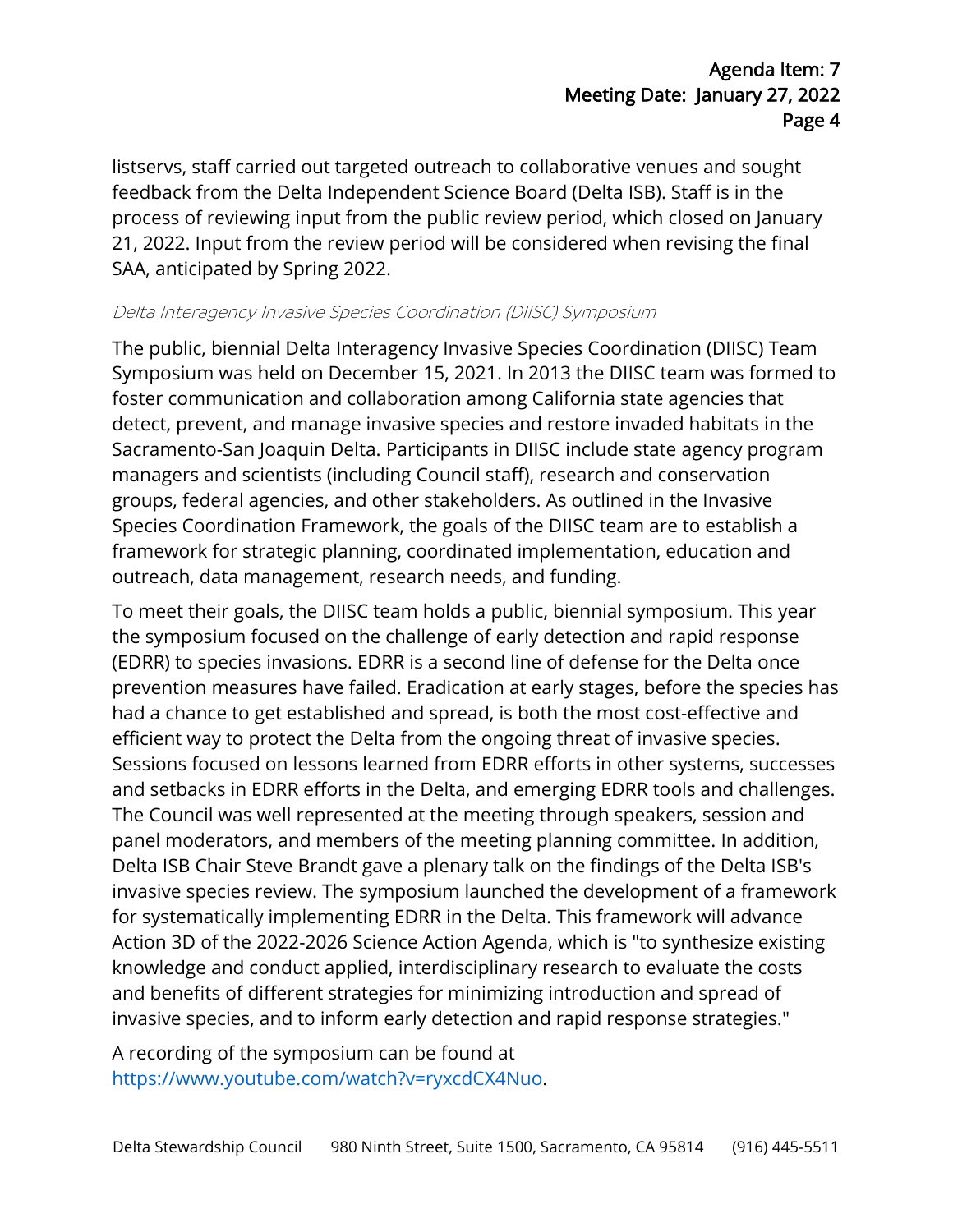### Adapting Restoration for a Changing Climate

Adapting Restoration for a Changing Climate is a two-day symposium taking place on February 2-3, 2022, which will explore how restoration projects are currently integrating immediate and long-term climate change considerations into their planning and implementation in the San Francisco Bay-Delta and beyond. Sessions will focus on implementation and science at the project level and the social and political dimensions that shape projects. Talks, panels, and interactive discussions will explore the planning, implementation, funding, permitting, collaboration, and communication strategies for climate-adaptive restoration and will emphasize the importance of long-term resilience in the face of uncertainty. Registration is now open at [https://us06web.zoom.us/webinar/register/WN\\_Z-](https://us06web.zoom.us/webinar/register/WN_Z--e2DgOT7W5EvLOQTDuLA) [e2DgOT7W5EvLOQTDuLA.](https://us06web.zoom.us/webinar/register/WN_Z--e2DgOT7W5EvLOQTDuLA)

#### Delta Science Tracker Update

The Delta Science Tracker is a tool under development by Delta Science Program staff that is envisioned to improve coordination and collaboration within the Delta science community by gathering, organizing, and categorizing critical information about science activities in a way that is valuable to scientists, decision-makers, and managers in the Delta. Science activities included in the Tracker include recent research and monitoring efforts being implemented by a myriad of state, federal, and private research groups. The pilot website is currently under review, and a public release is tentatively expected in April 2022.

#### Social Science Community of Practice Meeting

The social science integration efforts at the Council continue to grow. There is a new social science webpage [\(https://deltacouncil.ca.gov/social-science\)](https://deltacouncil.ca.gov/social-science) on the Council website that highlights ongoing efforts, including our work to build a Bay-Delta Social Science Community of Practice (CoP). Check out the CoP webpage to see active members and the community's objectives

[\(https://deltacouncil.ca.gov/bay-delta-social-science-community-of-practice\)](https://deltacouncil.ca.gov/bay-delta-social-science-community-of-practice).

The CoP includes social science researchers, agency scientists, and practitioners interested in building knowledge on the social, political, and cultural dynamics of the Delta as a social-ecological system. We hosted the steering committee meeting for the community on January 18, 2022, in which we met with the U.S. Department of Interior (DOI) to learn about their effort to build a Social-Behavioral-Economic science community of practice of their own to connect social scientists across federal agencies within the DOI and discuss collaboration opportunities. The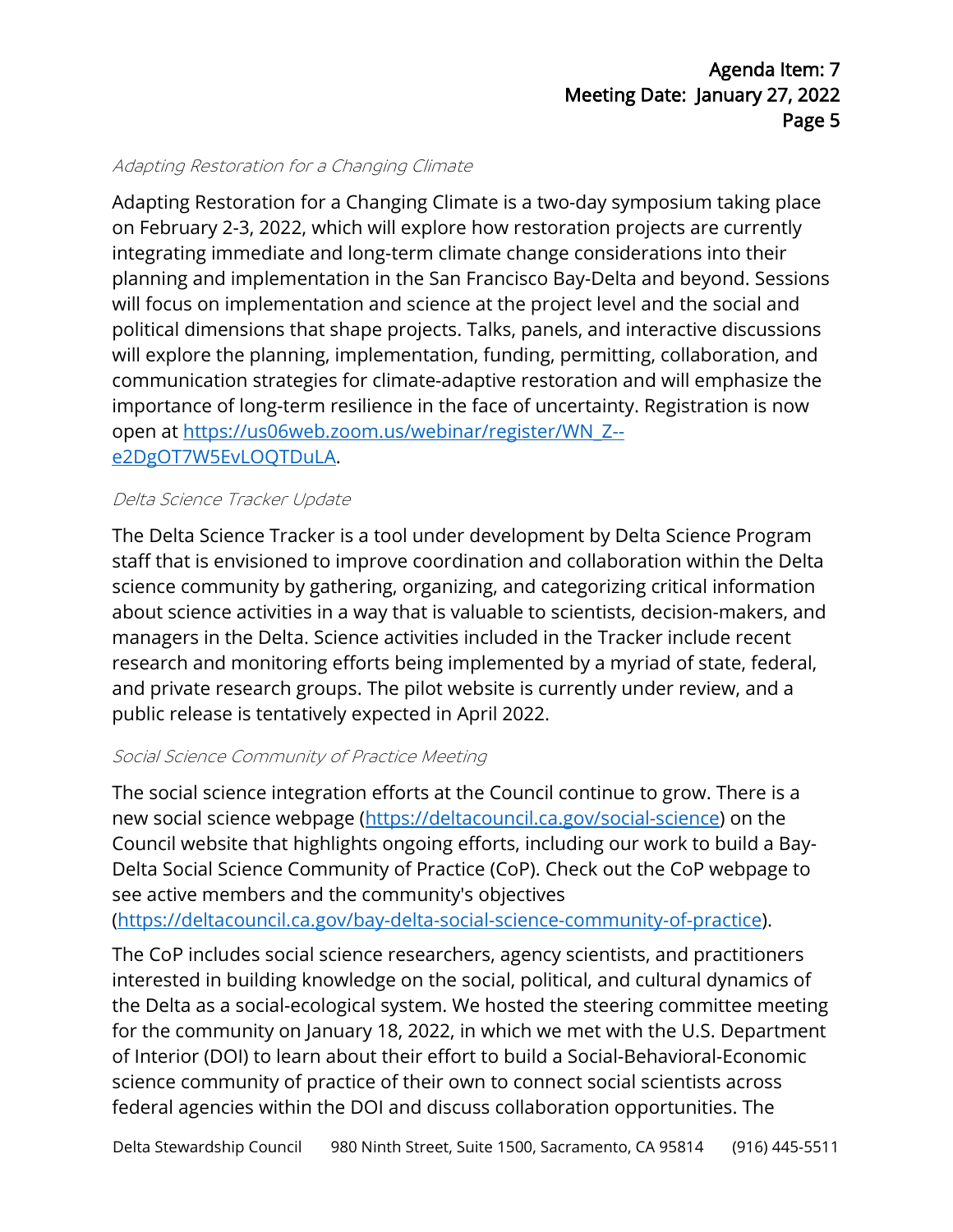Steering Committee also set goals for convening the network in 2022 and data synthesis or new research efforts the community members may initiate in the upcoming year.

### Delta Lead Scientist "Ask-Me-Anything" (AMA) Series

On December 20, the Science Program's Senior Environmental Scientist Rachael Klopfenstein co-hosted the Delta Lead Scientist AMA session. The discussion focused on the need for and role of the Science Action Agenda, the process involved in developing the 2022-2026 edition, and the science priorities contained therein. Archives of the December and previous AMA sessions can be found on the @deltastewardshipcouncil Instagram account.

The next AMA will take place on Instagram Live on January 31 at noon. Co-hosted by the Science Program's Dr. Sam Bashevkin, senior environmental scientist, and Pascale Goertler, senior environmental specialist, the session will focus on recent and ongoing science synthesis activities. Synthesis is an approach to unlocking a big-picture understanding of the Delta hidden among many types of data. It requires bringing together different datasets and performing analyses that reveal how different components of the Delta both control and respond to many, simultaneously changing factors. Often overlooked and underfunded, synthesis activities have the potential to address some of the most critical science gaps underlying management needs in the Delta. Join the session with Dr. Bashevkin and Dr. Larsen to ask your pressing questions about this core function of the Delta Science Program.

## ON YOUR RADAR

#### Delta Science Fellows

The Delta Science Program and California Sea Grant are releasing a request for applications for the 2022 class of Delta Science Fellows at the end of January 2022. Delta Science Fellowship awards provide Masters and Ph.D. students, along with postdoctoral researchers, with up to two years of research funding. This program pairs the next generation of Delta scientists with academic and community mentors to conduct critical science investigations targeting high-priority Delta issues identified in the 2022-2026 Science Action Agenda (SAA). New this year is an increased emphasis on recruiting social science applicants, supported by separate review panels for social science and biophysical science applications. Applications